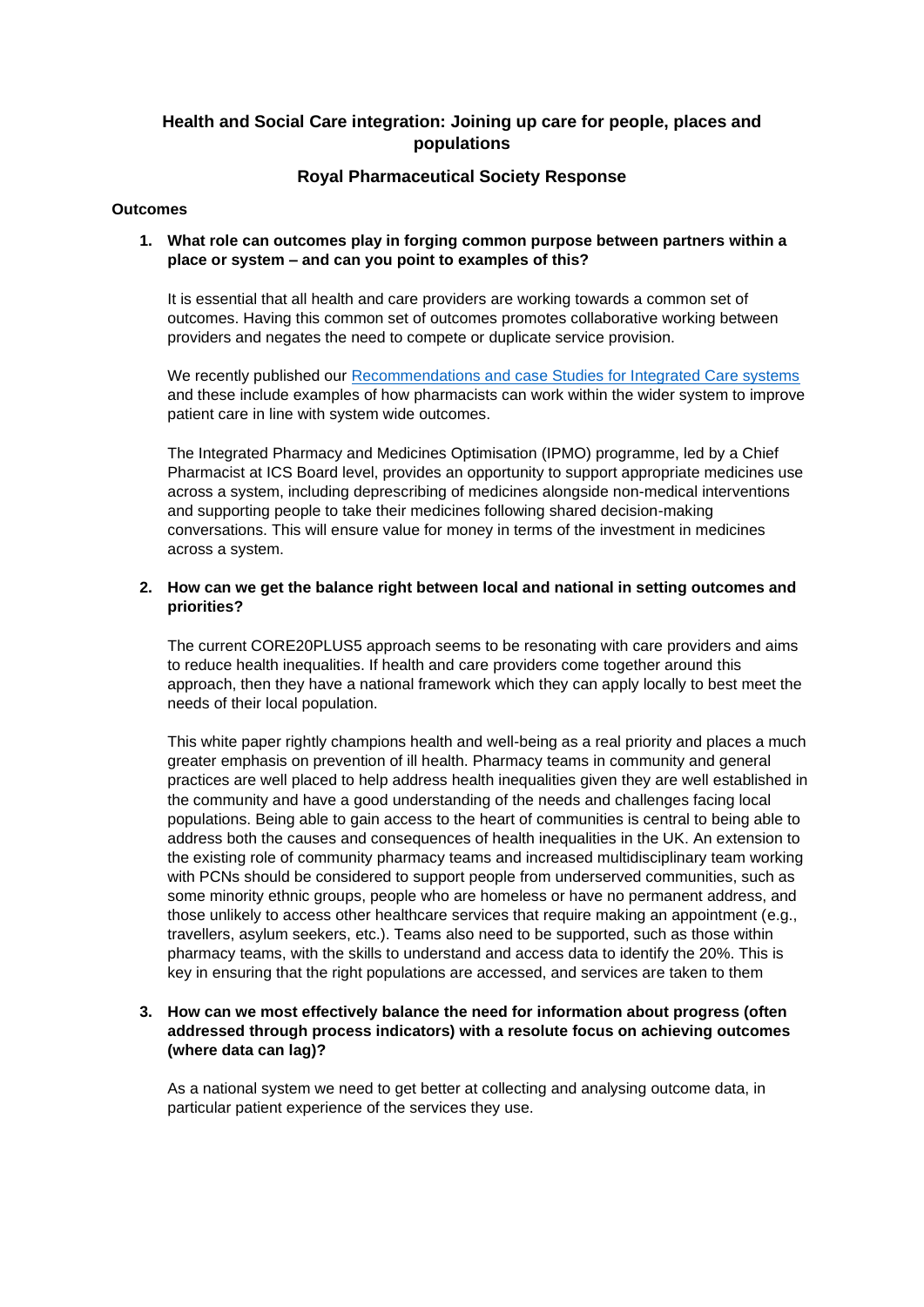#### **Accountability**

# **4. How can the approach to accountability set out in this paper be most effectively implemented? Are there current models in use that meet the criteria set out that could be helpfully shared?**

It is essential that all professions are included in local leadership and have the opportunity to influence and contribute to the development and delivery of local services. It is also critical that there is equal access to leadership training and support across professions working at place or system level.

Having a single person, accountable for shared outcomes in each place or local area, working with local partners (for example, an individual with a dual role across health and care or an individual who leads a place-based governance arrangement) is desirable as it provides a lead and an accountable person for this. However, the workload around this may mean it needs to be shared across a number of accountable people.

#### **Workforce**

# **5. What are the key opportunities and challenges for ensuring that we maximise the role of the health and care workforce in providing integrated care?**

In order to maximise the potential of the health and care workforce there is a need to know what workforce is available, so it is essential that workforce data is captured across a place or system. This data can then be used to identify gaps in workforce provision when used alongside population health data which demonstrates what services the local population need.

To ensure health and care integration is happening with a breadth of experience or lived experience of disability, race, sexual orientation, age etc there is a need for diversity at the senior level where decisions are made. A lack of this representation can have negative consequences as demonstrated through worsening health inequalities and Covid-19, see [https://assets.publishing.service.gov.uk/government/uploads/system/uploads/attachment\\_dat](https://assets.publishing.service.gov.uk/government/uploads/system/uploads/attachment_data/file/892376/COVID_stakeholder_engagement_synthesis_beyond_the_data.pdf) [a/file/892376/COVID\\_stakeholder\\_engagement\\_synthesis\\_beyond\\_the\\_data.pdf](https://assets.publishing.service.gov.uk/government/uploads/system/uploads/attachment_data/file/892376/COVID_stakeholder_engagement_synthesis_beyond_the_data.pdf) . Without a diverse representation at senior level, it is unlikely that things will change and health inequalities will continue to worsen.

The use of Workforce Disability Equity Standard and Workforce Race Equality Standard will help to capture this data and inform decisions around diverse leadership.

There must also be opportunities for a flexible and mobile workforce including sharing employment models. Consideration also needs to be given to how barriers to enabling greater service and workforce collaboration are overcome. We have made some suggestions around improving the capability and culture of the pharmacy workforce in our [position statement.](https://www.rpharms.com/recognition/all-our-campaigns/policy-a-z/workforce)

#### **6. How can we ensure the health and social care workforces are able to work together in different settings and as effectively as possible?**

There needs to be service and contractual alignment. This will be supported by an agreed system wide approach to supporting improvements in patient care, following a patient pathway, with all elements of the system playing their part.

**7. Are there particular roles in the health or adult social care workforce that you feel would most benefit from increased knowledge of multi-agency working and the roles of other professionals?**